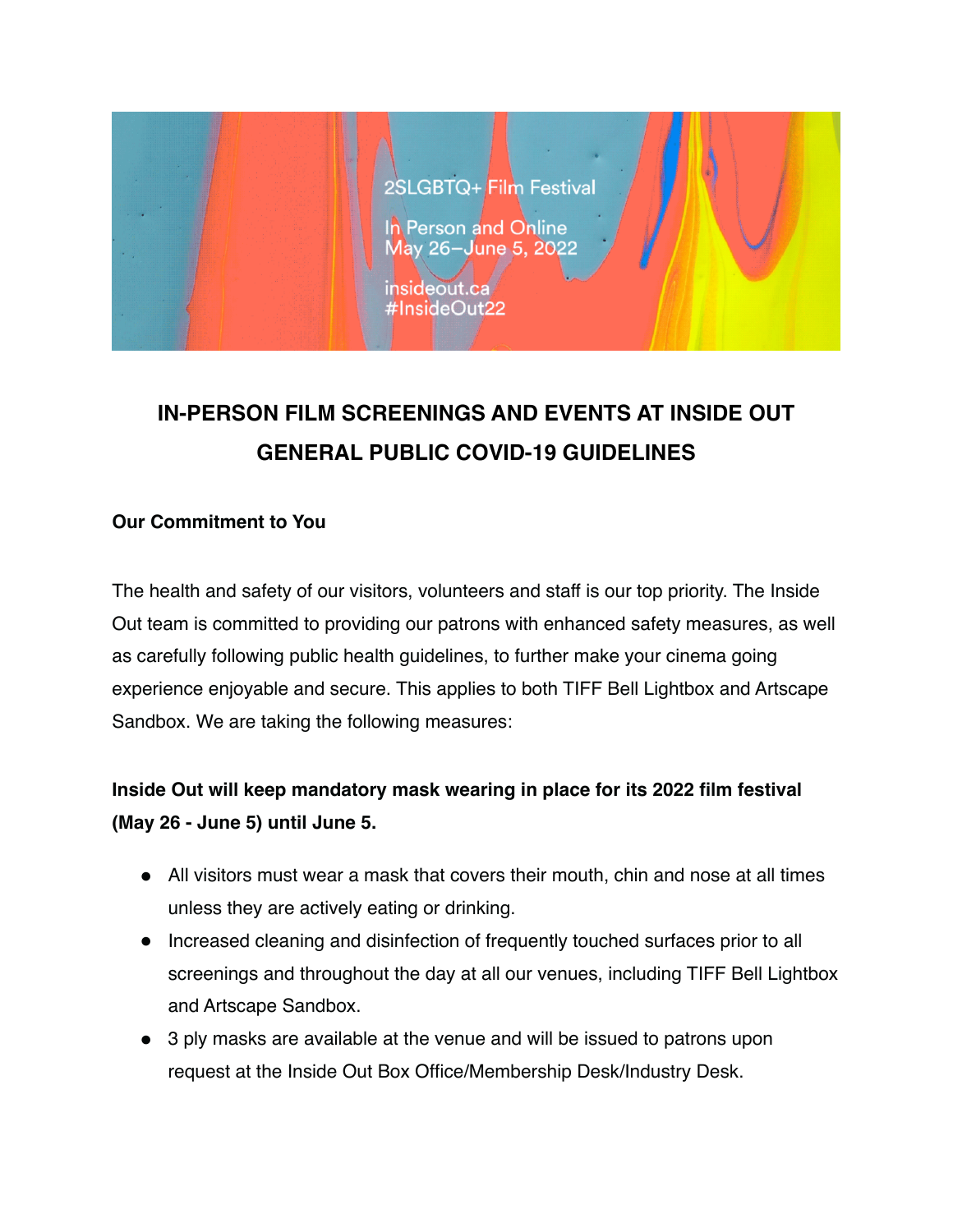- Hand sanitizing stations and antibacterial wipes will be made available throughout the venue.
- Theatres will continue to be sold at 100% capacity. Proof of vaccinations is no longer required yet highly recommended for all in-person screenings.
- For the safety of all our patrons, you must sit in your pre-assigned seat.
- If a seat change is needed for health concerns, if you are uncomfortable with the behavior of a fellow attendee, please ask an Inside Out staff member for further inquiries and assistance, and we will do our best to address the situation.
- Ensure physical distancing when possible. Avoid crowding in the lobby, outside cinemas, at registration desks or bathrooms is highly recommended at the venues to curb the spread of COVID-19. Please abide by line up signage.
- Guests are encouraged to frequently wash their hands for at least 20 seconds with soap and warm water.
- **If you are feeling sick, showing common symptoms or have been exposed to someone with COVID-19, Inside Out requests you to please stay home.** Please get in touch with the Box Office to learn more about our COVID-19 exchange/refund policy, [boxoffice@insideout.ca](mailto:boxoffice@insideout.ca).
- We will offer colour coded stickers to visitors that indicate the following: **Red Hexagon** (please physical distance), **Yellow Square** (no need to physical distance but please do not touch, shake hands or hug) or **Green Circle**  (comfortable to interact at closer distance and consensual touching/hugging). Pick up upon request at the Inside Out Box Office//Membership Desk/Industry Registration Desk.

### **COVID-19 Information from our Venue Partners**

### **TIFF's Response to COVID-19**

In response to the Province of Ontario's updated timeline on removing the masking mandate, as of March 21, 2022, all staff and visitors to TIFF Bell Lightbox must continue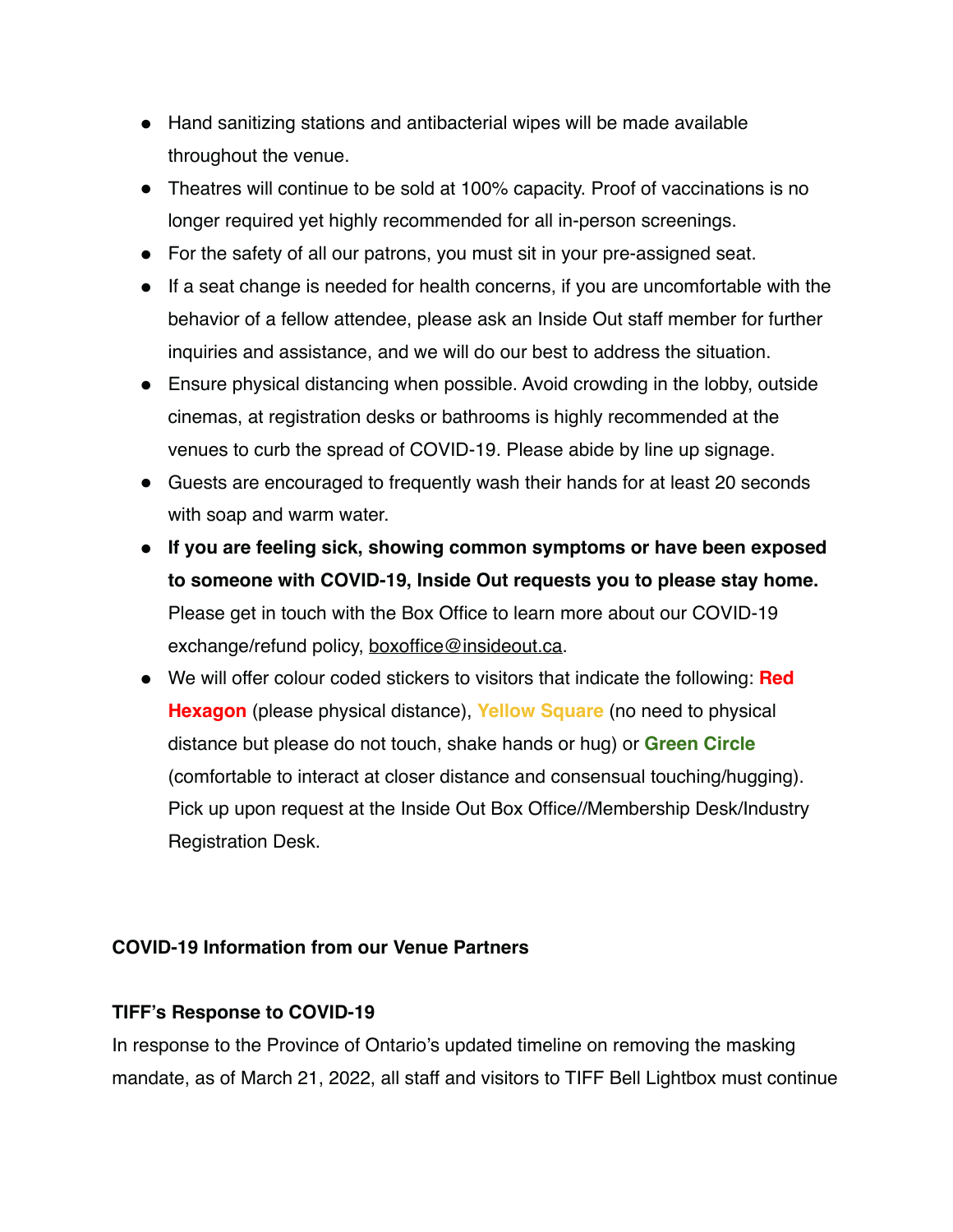to wear a mask for the duration of their time inside the building. Masks are mandatory for all staff, visitors, and guests at TIFF Bell Lightbox unless you are actively eating or drinking in your seat in the cinema.

Theatres will continue to be sold to 100% capacity. Concessions will be available.

For more information about the Health and Safety Protocols at **TIFF**, please visit: https:// tiff.net/covid-19

### **ARTSCAPE**

How the COVID-19 restrictions will impact you at **ARTSCAPE** venues *(updated as of March 9, 2022)* [https://www.artscape.ca/2022/03/09/how-the-covid-19-restrictions-will-impact-you](https://www.artscape.ca/2022/03/09/how-the-covid-19-restrictions-will-impact-you-march-2022/)[march-2022/](https://www.artscape.ca/2022/03/09/how-the-covid-19-restrictions-will-impact-you-march-2022/)

### **Additional Resources:**

For any **access needs** (or accessibility concerns) for upcoming Inside Out events, please contact Michael McNeely at michael@insideout.ca. Accommodation plans can take time to implement, so the earlier the better. All interpreting requests must be booked 24 hours in advance. Thank you!

COVID-19: What to Do if You Have COVID-19 Symptoms [https://www.toronto.ca/home/covid-19/covid-19-what-you-should-do/covid-19-what-to](https://www.toronto.ca/home/covid-19/covid-19-what-you-should-do/covid-19-what-to-do-if-you-have-covid-19-symptoms/)[do-if-you-have-covid-19-symptoms/](https://www.toronto.ca/home/covid-19/covid-19-what-you-should-do/covid-19-what-to-do-if-you-have-covid-19-symptoms/) *(updated as of April 8, 2022)*

**The City of Toronto's response to COVID-19** *(updated as of April 7, 2022)* <https://www.toronto.ca/home/covid-19/>